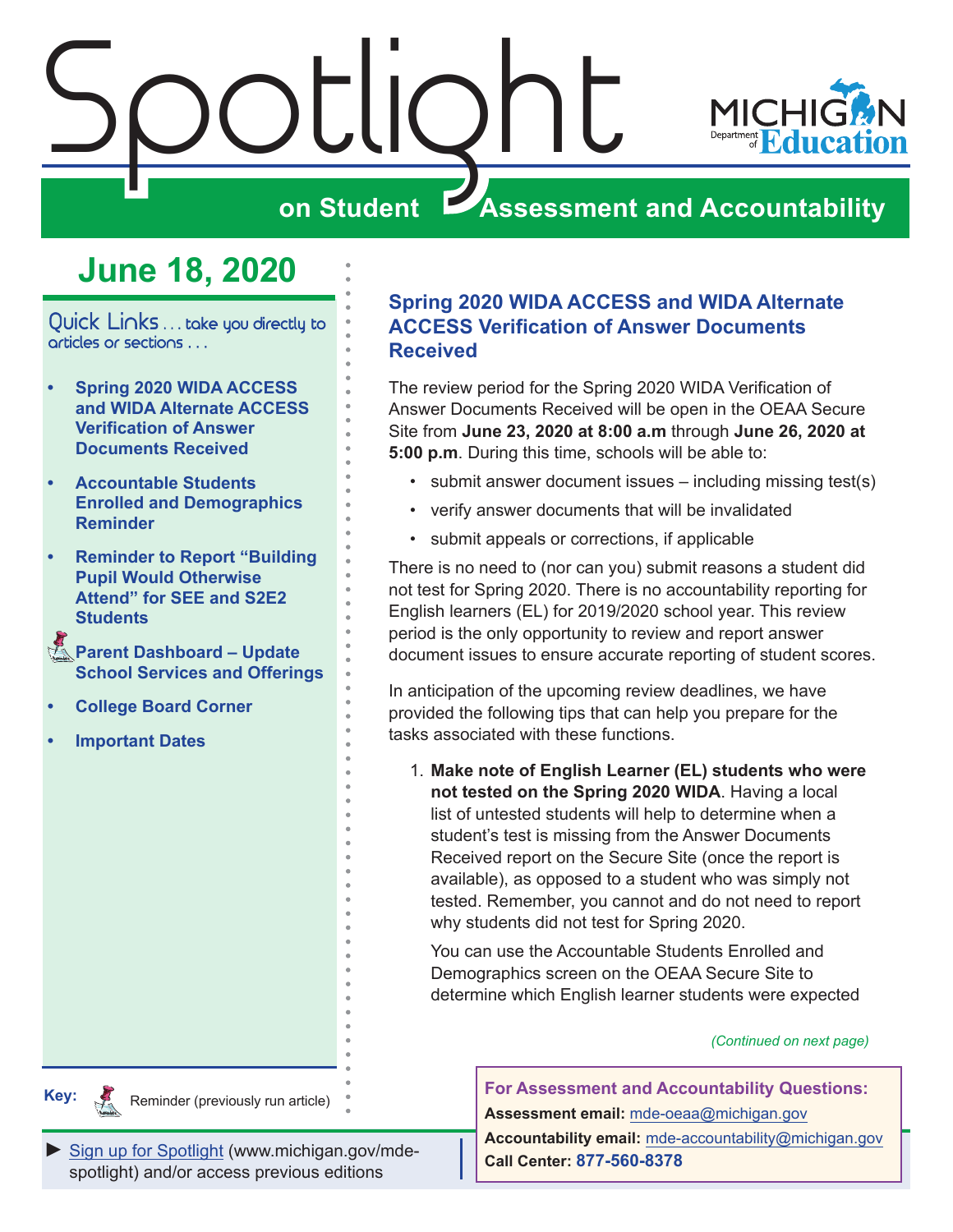<span id="page-1-0"></span>to take the WIDA ACCESS for ELLs or WIDA Alternate ACCESS for ELLs in your district or school. You can download the list and delete or add columns to help you track the information you will be collecting. If a student was not enrolled by March 20, 2020, or was not identified in the Michigan Student Data System (MSDS) as EL, they will not be on the list. Refer to the Accountable Students and Demographics article in the [May 14, 2020 Spotlight](https://www.michigan.gov/documents/mde/Spotlight_5-14-20_690657_7.pdf) for more detailed information.

2. **Make note of any EL student whose Spring 2020 WIDA test was flagged for Prohibitive Behavior or Non-Standard Accommodations**. Schools will have the opportunity during the Verification of Answer Documents in the Secure Site to review students with these flags—whether they were set intentionally or accidently—and appeal the flag if it was set in error.

Directions for [Accountable Students Enrolled and](https://www.michigan.gov/documents/mde/Accountable_Students_Enrolled_and_Demographics_621314_7.pdf)  [Demographics](https://www.michigan.gov/documents/mde/Accountable_Students_Enrolled_and_Demographics_621314_7.pdf) and [Answer Documents Received](https://www.michigan.gov/documents/mde/Answer_Documents_Received_and_Not_Tested_Students_instructions_623116_7.pdf)  [and Not Tested Students](https://www.michigan.gov/documents/mde/Answer_Documents_Received_and_Not_Tested_Students_instructions_623116_7.pdf)—including instructions on what to look for, explanations of the different screens, and how to resolve issues—are posted on the [Secure Site Training web page](http://www.michigan.gov/securesitetraining) (www. michigan.gov/securesitetraining) under the **Accountable Students & Test Verification** section.

# **Accountable Students Enrolled and Demographics Reminder**

Accountability and assessment reporting for the WIDA ACCESS and WIDA Alternate Access will be based on the enrollment and student demographics in the Michigan Student Data System (MSDS) on **June 26, 2020 at 5:00 p.m.** Schools can verify their enrollment and student demographics from MSDS on the Accountable Students Enrolled and Demographics page of the OEAA Secure Site.

OEAA will use the fall and spring MSDS general collections (student count days) and student record maintenance (SRM) files with an "as of" date on or before **March 20, 2020** and a certified date on or before **June 26, 2020**.

**Important Note:** If SRMs are not submitted with an "as of" date on or before March 20, 2020, OEAA will not pick up the student information.

This is the last opportunity to update MSDS for assessment and accountability reporting for the WIDA ACCESS and WIDA Alternate ACCESS for ELLs. **Student enrollment and demographics cannot be changed or appealed after June 26, 2020**.

# **Reminder to Report "Building Pupil Would Otherwise Attend" for SEE and S2E2 Students**

As the deadlines for the End of Year and Student Record Maintenance (SRM) Michigan Student Data System (MSDS) collections approach, schools are reminded that the "Building Pupil Would Otherwise Attend" characteristic must be reported for students who participated in the Sending Scores Back Program for the 2019-20 school year. This applies to Shared Educational Entities (SEEs) and Specialized Shared Educational Entities (S2E2s) for reporting and accountability purposes.

While for this school year there are no assessment scores to "send back" for accountability reporting, graduation rates will be calculated and included in the next school year's accountability reporting. Graduation

*(Continued on next page)*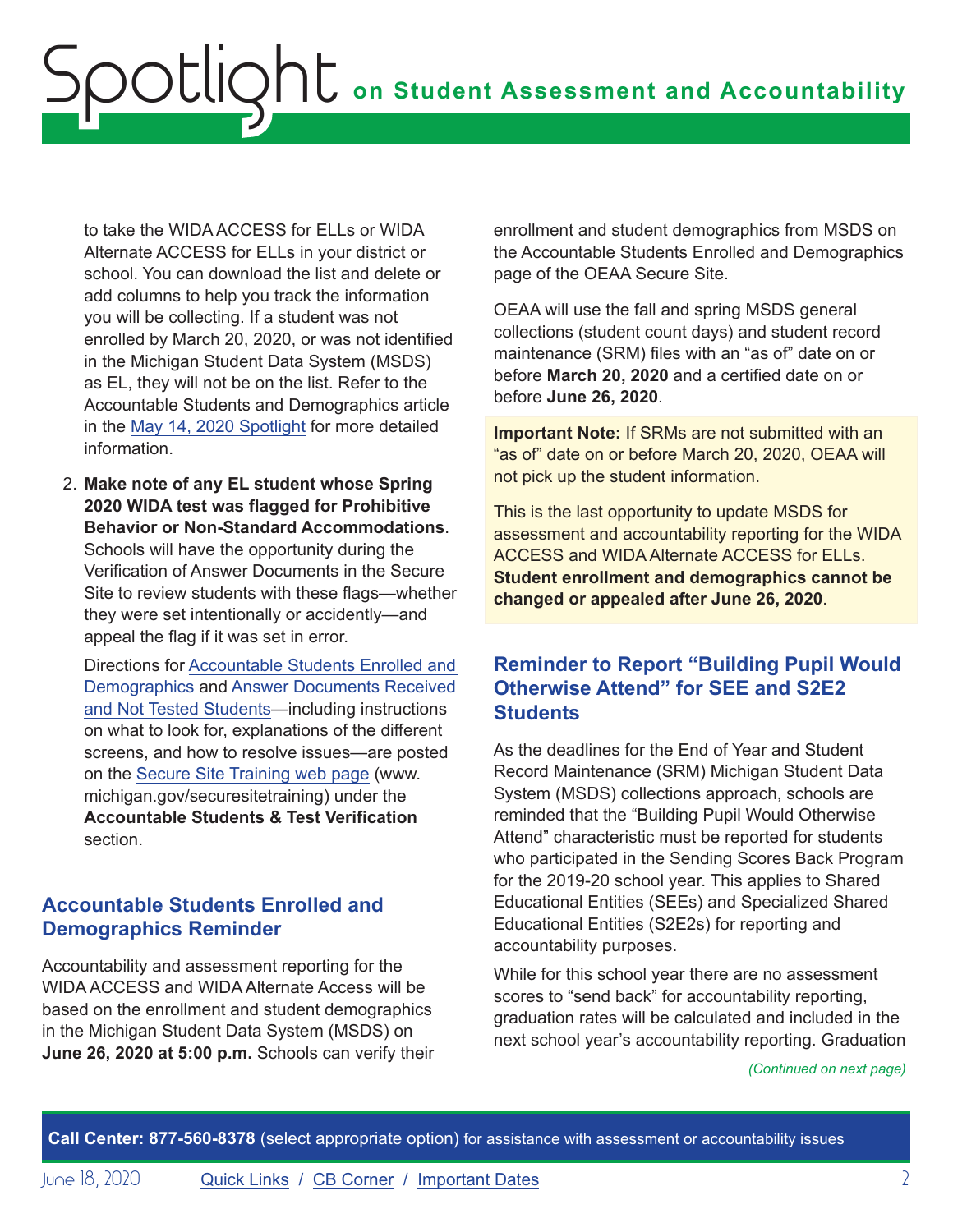<span id="page-2-0"></span>rates used in accountability reporting are lagged by one year due the late availability of the rate data. This means that accountability reports (School Index and School Grades) for the 2020-2021 school year will use graduation rates from the 2019-2020 school year. The graduation rates calculated for this school year that will be used in 2020-2021 accountability reporting are to be adjusted using the "Building Pupil Would Otherwise Attend" characteristic in the MSDS.

Reporting the "Building Pupil Would Otherwise Attend" MSDS characteristic is essential to the efficacy of the Sending Scores Back Program, as it indicates where students are to be included in accountability rate calculations. Ensure your pupil accountant or those of your member districts have submitted and certified student records including the "Building Pupil Would Otherwise Attend" characteristic. "Building Pupil Would Otherwise Attend" should be reported by the **June 30** End of Year Collection certification deadline in the MSDS or during the **July 28 – September 15** SRM window for graduation rate appeals. Be sure to share this message with your pupil accountant(s).

Additional information on the Sending Scores Back Program, SEEs/S2E2s, and "Building Pupil Would Otherwise Attend" can be found on the [Shared](http://www.mi.gov/sees)  [Educational Entities web page](http://www.mi.gov/sees) (www.mi.gov/sees).

# **Reminders** Parent Dashboard – Update School **Services and Offerings**

The Center for Educational Performance and Information (CEPI) will be pulling School Services and Offerings (also referred to as Points of Pride) information from the Educational Entity Master (EEM) on **June 30, 2020**.

School Services and Offerings information is displayed on the Parent Dashboard. Submission of this information is optional; however, it provides parents useful information on schools, including which sports, arts, and clubs are available at a school. This information is not tied to a specific school year, so it is recommended that schools review this information periodically to ensure its accuracy.

To check your existing School Services and Offerings information, review your school's Parent Dashboard report on [MI School Data](http://www.mischooldata.org/ParentDashboard/) (www.mischooldata.org/ ParentDashboard/).

Once you have navigated to your school, click on the "School Services and Offerings" link on the left-hand menu or click the "School Services and Offerings" button in the school information section of the Overview.



On the School Services and Offerings page, you can expand the topics (such as Arts, Clubs, Music) to check if your school has submitted information. Certain topics, such as Advanced Placement classes, are collected from other data sources. A topic for which no information has been submitted will display a "No Data Available" message.

## **Clubs**

Clubs Offered at School

• No Data Available

*(Continued on next page)*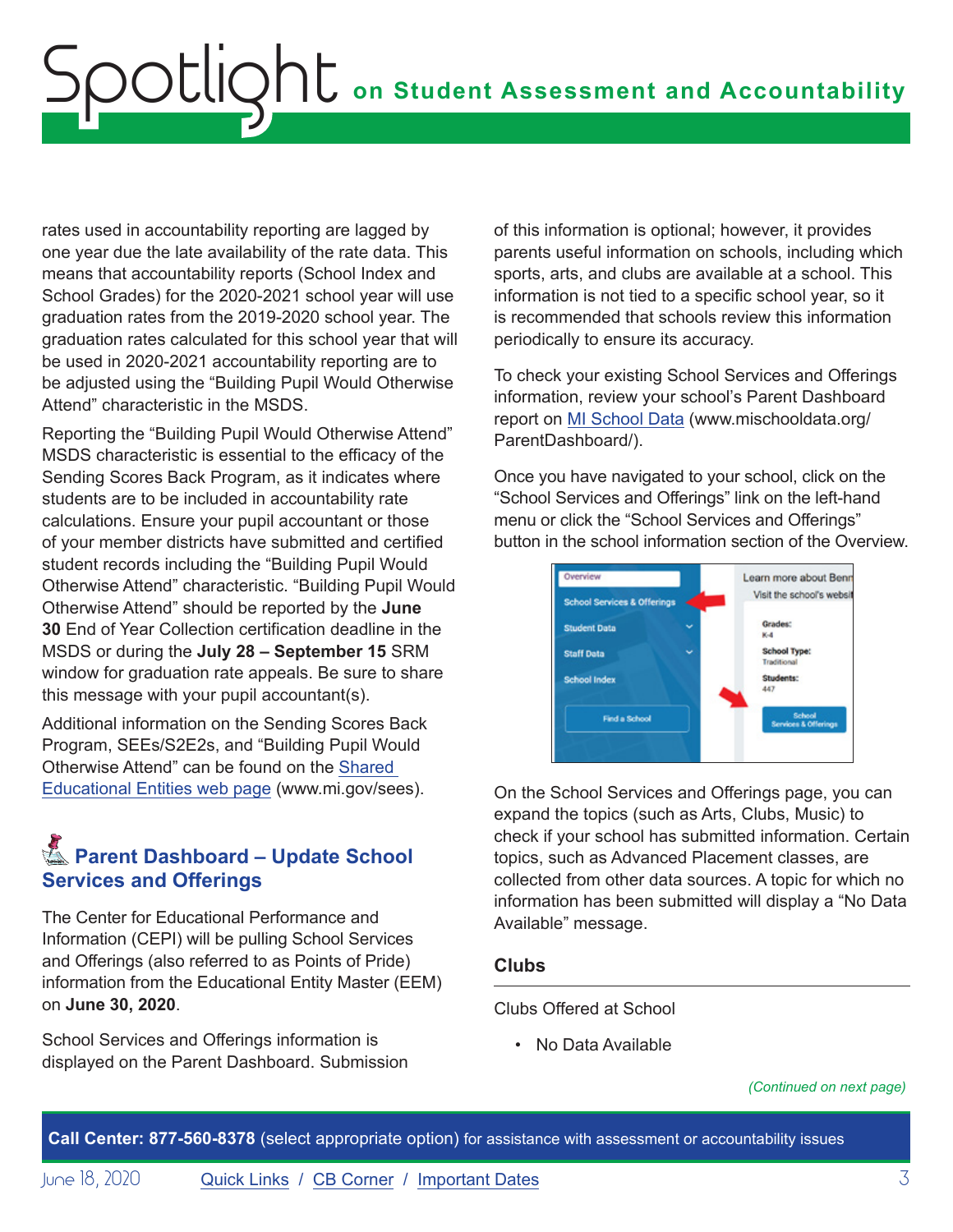# **on Student Assessment and Accountability** Spotlight

A topic for which information has been submitted will display the values previously submitted by the school.

## **Clubs**

Clubs Offered at School

- Speech and Debate
- Music
- Other Clubs

Instructions are available on [how to submit this](https://www.michigan.gov/documents/training/EEM_and_PoP_621788_7.pdf)  [information](https://www.michigan.gov/documents/training/EEM_and_PoP_621788_7.pdf) (www.michigan.gov/documents/training/ EEM\_and\_PoP\_621788\_7.pdf).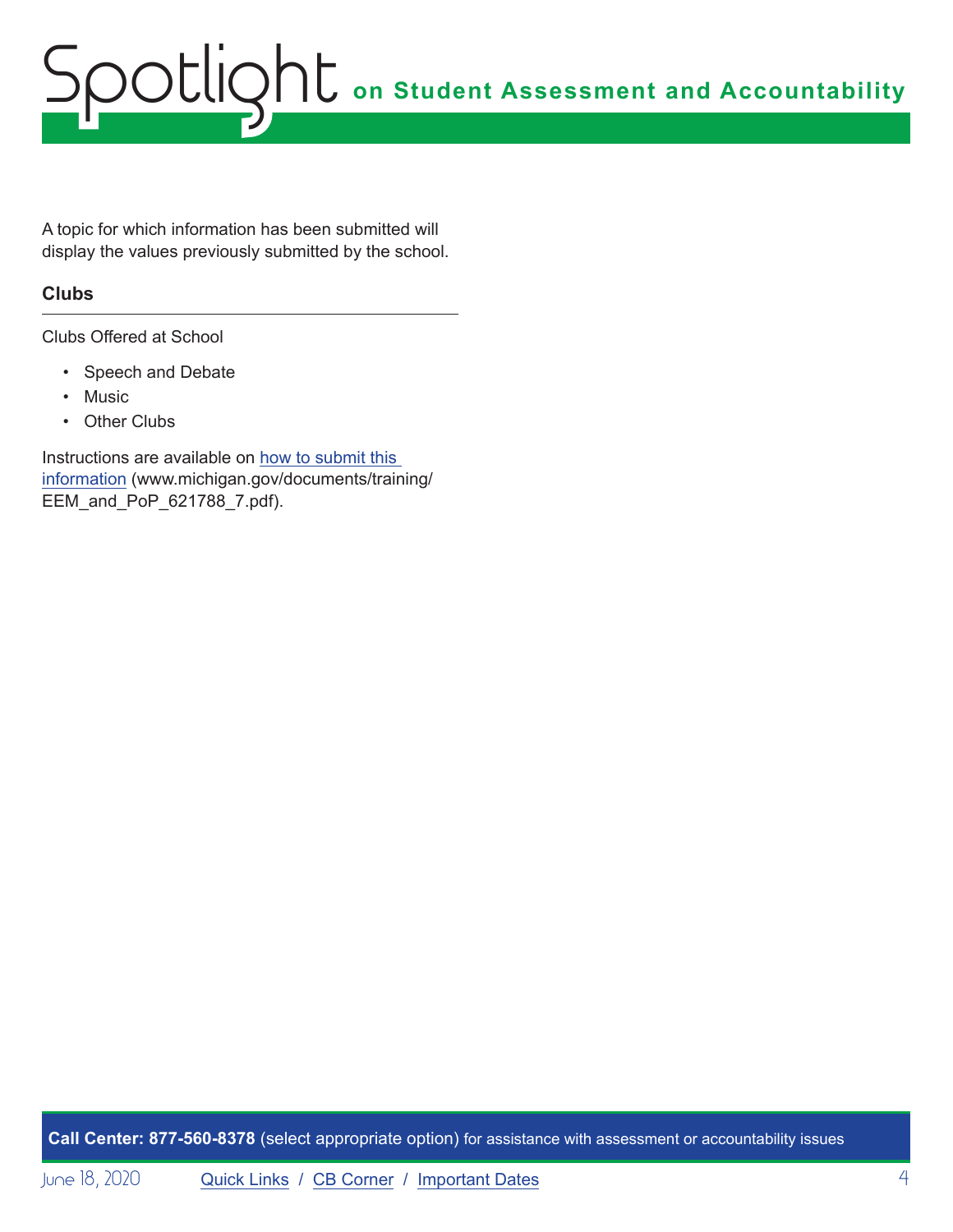# <span id="page-4-0"></span>**on Student Assessment and Accountability** ootlig

# <span id="page-4-1"></span>College Board Corner

*Information on SAT*®*, PSAT*™ *8/9, and PSAT*™*10 provided by the College Board*

## **Resources for Fall 2020 Testing**

College Board and the Michigan Department of Education have prepared a number of informational resources to assist you in planning for Fall 2020 testing. The resources are posted to both the [MME web page](www.michigan.gov/mme) (www.michigan.gov/mme) and the [PSAT web page](http://www.michigan.gov/psat) (www.michigan.gov/psat). These documents are living documents and will be updated as additional information is known. Keep watching the weekly Spotlight to know when updates are planned.

## **Resources Available**

- [Fall 2020 School Day Testing for MDE-](https://www.michigan.gov/documents/mde/Fall_2020_School_Day_Testing_for_MDE_Provided_Assessments_690609_7.pdf)[Provided SAT with Essay, PSAT/ NMSQT,](https://www.michigan.gov/documents/mde/Fall_2020_School_Day_Testing_for_MDE_Provided_Assessments_690609_7.pdf)  [and PSAT 8/9](https://www.michigan.gov/documents/mde/Fall_2020_School_Day_Testing_for_MDE_Provided_Assessments_690609_7.pdf):
	- » assessments to be administered to students in grades 9-12
	- » separate table with dates for each assessment
	- » information on accommodations
	- » systems used to support this testing
	- » parental consent for the Student Search **Service**
	- » additional information to help in the planning for Fall 2020 testing
- [Fall 2020 List of Important Dates:](https://www.michigan.gov/documents/mde/Fall_2020_List_of_Important_Dates_689777_7.pdf) list of important dates and deadlines for fall testing
- [Comparison of Fall 2020 and Spring 2021](https://www.michigan.gov/documents/mde/Michigan_Fall_vs_Spring_ADA_691944_7.pdf): highlights and explains the differences between the Michigan-provided Fall 2020 and Spring 2021 administrations
- [Frequently Asked Questions, Fall Testing:](https://nam04.safelinks.protection.outlook.com/?url=https%3A%2F%2Fwww.michigan.gov%2Fdocuments%2Fmde%2FMichigan_FAQs_ADA_691945_7.pdf&data=02%7C01%7Csthaler%40collegeboard.org%7Ce133257eede44e82cd5e08d80261521b%7C7530bdedfd6e4f58b5d2ea681eb07663%7C0%7C1%7C637261964308033767&sdata=DupAclI5ZwRkaelQMf5Q6DrAsM6Y9qjfhoOd6F%2FegKg%3D&reserved=0) provides answers to questions coordinators and administrators might have about the Fall 2020 administration
- [Fall 2020 Webinar Presentation:](https://www.michigan.gov/documents/mde/2020_MI_Fall_Testing_FINAL_ADA_693997_7.pdf) slides that were reviewed during the Fall 2020 webinar
- [Fall 2020 Webinar:](https://youtu.be/U32UjD7PhYc) recording of the Fall 2020 webinar
- [Fall 2020 Webinar Questions and Answers](https://www.michigan.gov/documents/mde/Fall_2020_Webinar_QA_694008_7.pdf): answers to the questions that were submitted during the Fall 2020 webinar

## **Fall Testing Policies**

The health and safety of educators and students is our first concern; therefore, College Board is analyzing potential impacts of COVID-19 on policies and procedures to fall testing. We will make you aware of any updates as they become available. We hope to have these finalized and made public this summer.

# **Test Ordering Site is Open**

The College Board [test ordering site \(TOS\)](https://professionals.collegeboard.org/test-ordering-services) is now open to place orders for Fall 2020 testing. For schools that have never accessed TOS before, an email was sent on June 9 to principals and test coordinators with a one-time access code needed to use TOS. You can begin to place your orders once this access code is utilized. If you did not receive the email, contact the Michigan Educator Hotline (866-870-3127) to obtain your access code.